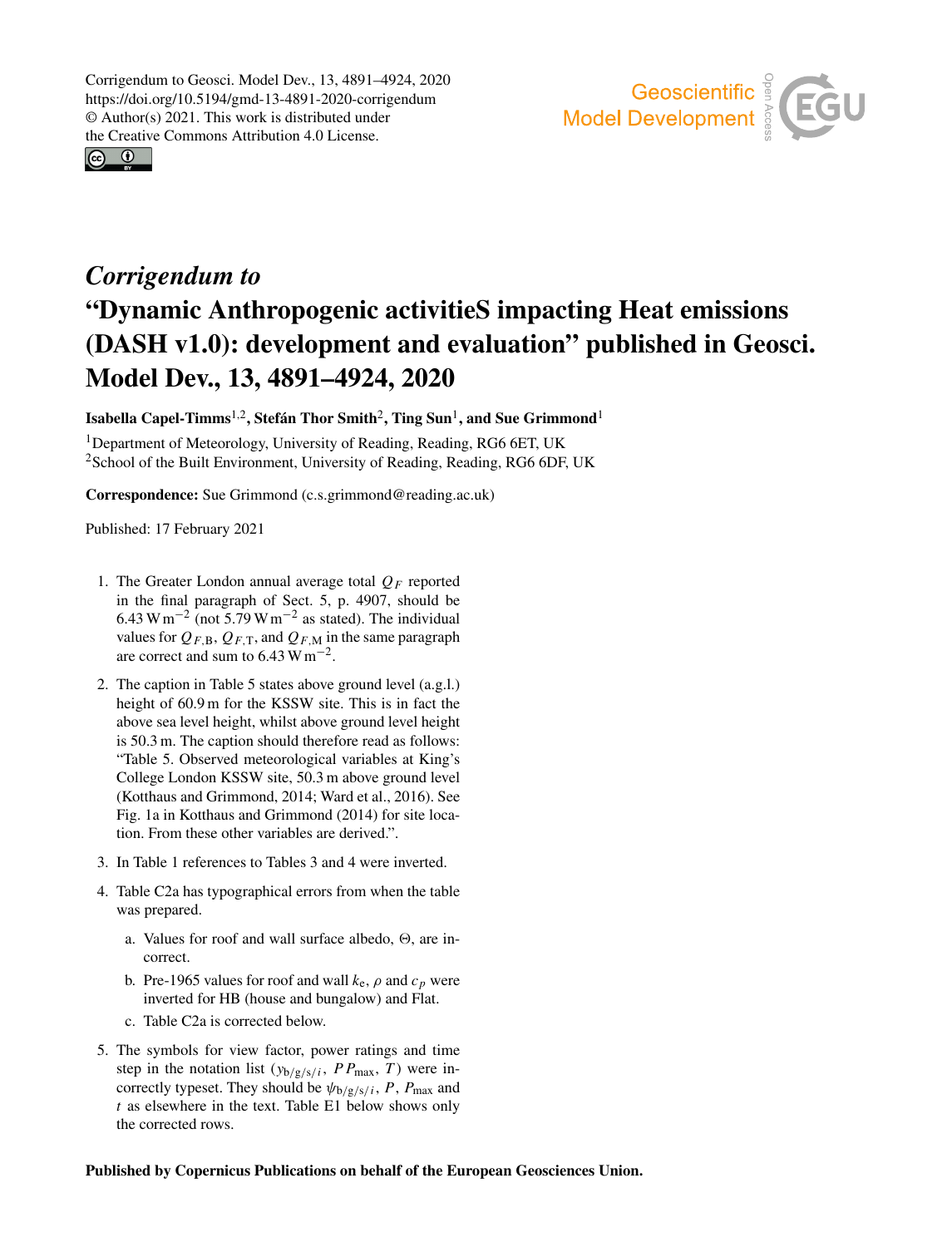|                          |                                                                |                  | Spatial scale |      |       |                           |                    |  |
|--------------------------|----------------------------------------------------------------|------------------|---------------|------|-------|---------------------------|--------------------|--|
|                          | $A_N$                                                          | B                |               |      |       |                           |                    |  |
| Data category            |                                                                | 0A               | <b>LSOA</b>   | MSOA | LA    | City                      | London/national    |  |
| Population               |                                                                | Tab 2            |               |      |       |                           |                    |  |
| Activities               |                                                                |                  |               |      |       | App. A                    |                    |  |
| Appliance                |                                                                |                  |               |      |       | Tab <sub>C1</sub>         |                    |  |
| <b>Building</b>          | <b>Size</b><br><b>Types</b><br>Properties                      | Tab <sub>3</sub> |               |      |       | Tab <sub>3</sub><br>Tab 3 | Tab C <sub>2</sub> |  |
| <b>Transport</b>         | Mode attributes<br>Route speed limits<br>Mode & route capacity | Tab 4            |               |      | Tab 4 |                           | Tab 4              |  |
| Environmental conditions |                                                                |                  |               |      |       | Tab 5                     |                    |  |

Table 1. Sources of data used by DASH and the highest spatial resolution (columns) used in Greater London. Details are given in the other tables (Tab) and appendices (App.) indicated. Notation defined in text.

Table C2. Properties used in STEBBS vary by property age (< 1965, > 1965), type (HB – house & bungalow; flat), component (roof etc.) for (a) building fabric and external ground and (b) DHW. L: thickness (m); ε: emissivity; τ: effective transmissivity; Θ: surface albedo;  $k_e$ : effective thermal conductivity (Wm<sup>-1</sup>K<sup>-1</sup>);  $\rho$ : density (kgm<sup>-3</sup>);  $c_p$ : specific heat of air at constant pressure (Jkg<sup>-1</sup>K<sup>-1</sup>) (Internal Air 1005); *h*: convection coefficient (Int: internal, Ext: external) (Wm<sup>-2</sup>K<sup>-1</sup>); *V*<sub>FR</sub>: volumetric flow rate of DHW per water user (dom: domestic, n-dom: non-domestic) (10<sup>-3</sup> m<sup>3</sup> s<sup>-1</sup>); *V*<sub>R</sub>: ventilation rate ( ratio (0.4). Vessels: all other storage of DHW. For data sources refer to Table 3.

| (a) Building fabric |                            | Roof & wall      |                  | Window | Ground floor | Internal mass | External ground |
|---------------------|----------------------------|------------------|------------------|--------|--------------|---------------|-----------------|
|                     |                            | HB               | Flat             |        |              |               |                 |
| L                   | < 1965                     | 0.241            | 0.327            | 0.005  | 0.5          |               | 2               |
|                     | >1965                      | 0.373            | 0.373            | 0.02   | 0.5          |               |                 |
|                     | < 1965                     | 0.835            | 0.837            | 1.05   | 0.752        | 0.121         | 1.28            |
| $k_{\rm e}$         | >1965                      | 0.104            | 0.104            | 0.041  | 0.690        | 0.121         |                 |
|                     | < 1965                     | 1690             | 1692             | 2500   | 1540         | 873.7         |                 |
| $\rho$              | >1965                      | 1076             | 1076             | 1000.7 | 1470         | 873.7         |                 |
| $c_p$               | < 1965                     | 804.1            | 803.1            | 840    | 1012.8       | 967.9         |                 |
|                     | >1965                      | 865.9            | 865.9            | 902.4  | 1016         | 967.9         |                 |
| $\boldsymbol{h}$    | Int.                       | 3                | 3                | 3      | 2.8          | 3             |                 |
|                     | Ext.                       | var <sup>a</sup> | var <sup>a</sup> | vara   |              |               |                 |
|                     | Θ                          | 0.4              | 0.4              | 0.05   |              | $\Omega$      |                 |
|                     | $\boldsymbol{\varepsilon}$ | 0.9              | 0.9              | 0.88   |              | 0.91          |                 |
| $\tau$              |                            | $\boldsymbol{0}$ | $\theta$         | 0.9    |              | $\theta$      |                 |
| $V_{\rm R}$         |                            |                  |                  |        | 600          |               |                 |

<sup>a</sup> Varies with wind speed.